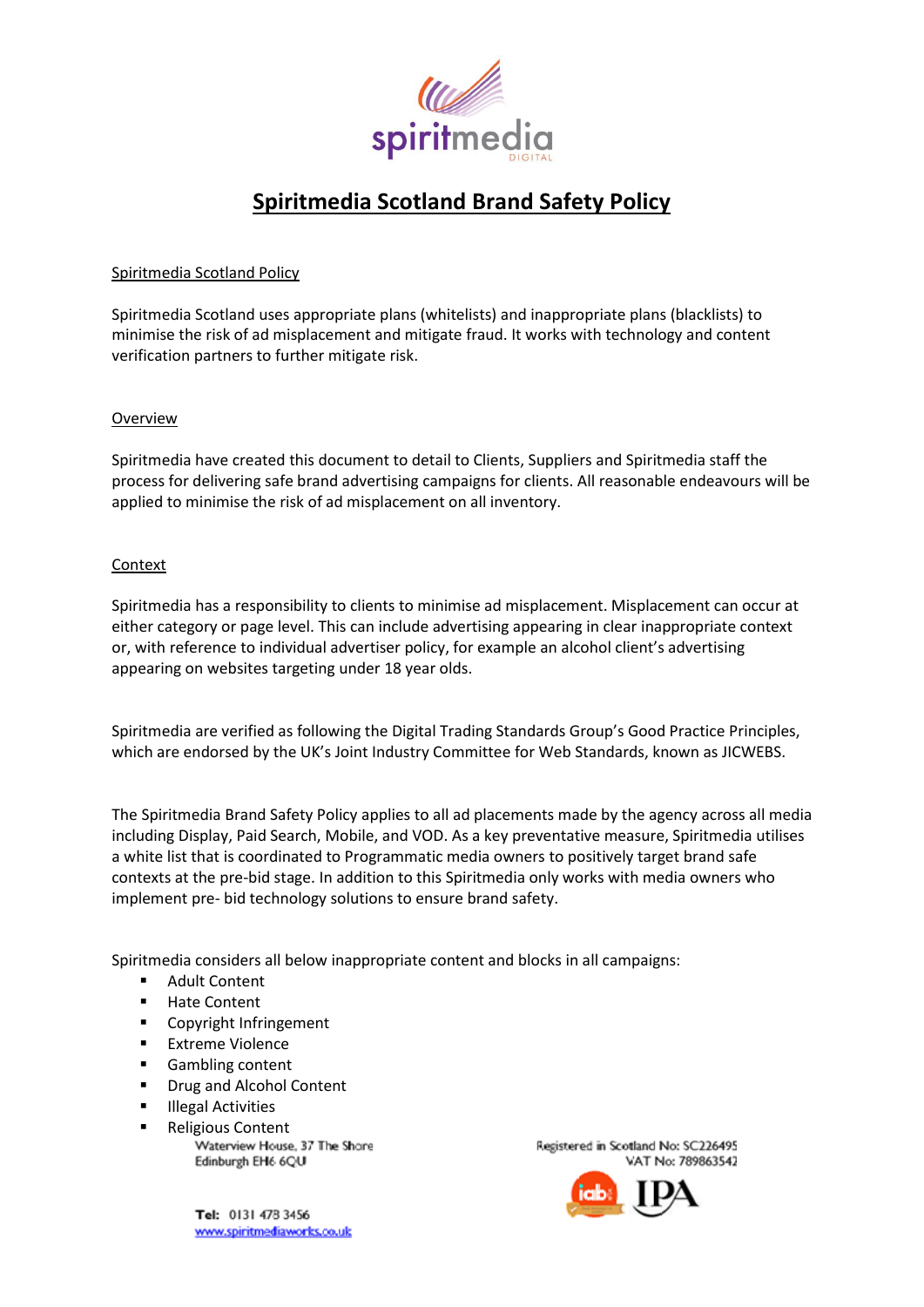

- File Sharing Sites
- Dating Sites
- Political Sites
- Unmoderated Forums and Blogs

# 3rd Party Content Verification Tools

At the advertiser's request Spiritmedia uses platforms who can implement 3rd party tools to block and report on inappropriate content.

This can be in addition to, or instead of, our standard approach to verification. In these instances:

- Pre and post-Bid blocking is defined on a per advertiser basis;
- Reporting is offered to track and highlight all domains advertising has run across post bid
- Regular spot check on post bid reporting is used to manage sites that change content type (these are blocked and flagged).

# Blacklists

In addition to our default content verification, at the client request, Spiritmedia will implement a bespoke blacklist across to programmatically traded campaigns.

> Waterview House, 37 The Shore Edinburgh EH6 6QU

Registered in Scotland No: SC226495 VAT No: 789863542



Tel: 0131 478 3456 www.spiritmediaworks.co.uk